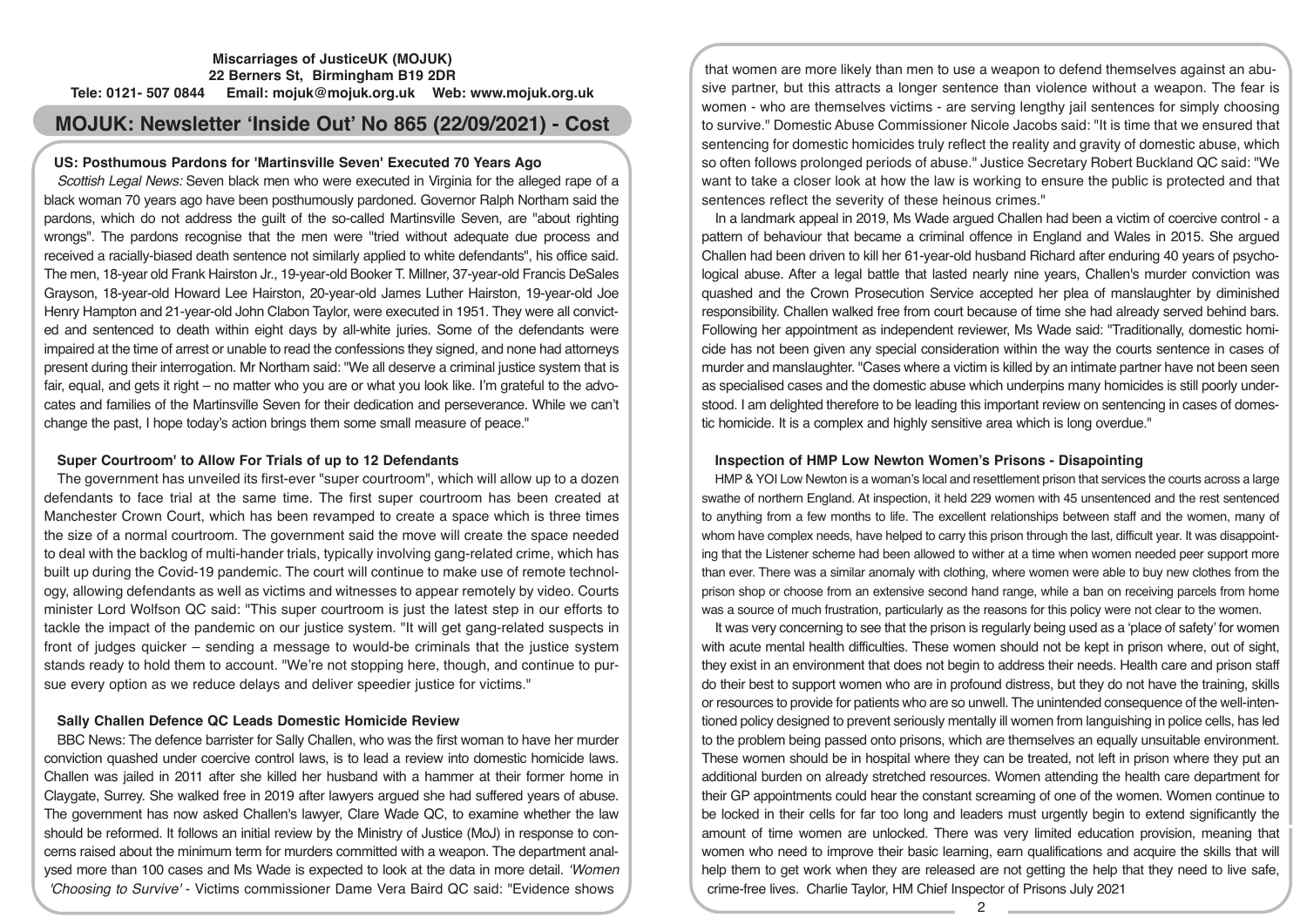### **Police, Crime, Sentencing and Courts Bill**

This Bill continues the long legacy of inflationary sentencing proposals in England and Wales begun in the 1990s. Far from being the simplification of sentencing claimed, the Bill adds to the piecemeal and confusing history of sentencing legislation of which the government claims to be so critical. It does so without a coherent philosophy to underpin its approach, and guarantees the continuation of general sentence inflation which has played a large role in destroying the capacity of both prison and probation services to deliver the rehabilitative goals which the government claims to promote.

This risk is acknowledged by the government's own Impact Assessment (IA) of the sentencing proposals, which state that: The longer time spent in custody resulting from abolishing automatic halfway release, SOPC reforms, and reforms to discretionary life sentencing could lead to prison instability as offenders serving the same sentence arriving at different times will face different release points. There is also a risk of having offenders spend longer in prison and a larger population may compound overcrowding (if there is not enough prison capacity), while reducing access to rehabilitative resources and increasing instability, self-harm and violence (paragraph 43).1

Furthermore, the IA acknowledges that there is limited evidence that the combined set of measures will deter offenders long term or reduce overall crime. Therefore, the combined effect of all the measures proposed The IA estimates that the combined impact of the provisions for adults will result in "a total increase in the adult prison population of around 700 offenders in steady state by 2028/29 although this impact will begin to be felt from 2021/22 with just over 200 additional prisoners." However, previous government estimates of the impact of sentencing legislation have proved unreliable. For instance, the sentence of imprisonment for public protection (IPP), which was introduced by the Criminal Justice Act 2003, was estimated to result in an increase of just 900 additional prisoners; but was given to a total of 8,711 individuals prior to its abolition.

The latest prison population projections, which factor in proposals contained in the Smarter Approach to Sentencing white paper,4 estimate that prison numbers will increase by 20,000 to 98,700 by 2026.5 The prison service is emerging out of an under reported operational crisis as a result of the Covid-19 pandemic. At a time when it should be focused on recovery, the Bill will increase prison numbers and add to pressures of overcrowding, making it harder to achieve a safe and purposeful regime focussed on rehabilitation.

To accommodate the projected increase in the prison population, the government has announced that it will build a total of 18,000 new prison places by the mid-2020s. These will be met with the construction of two 1,680 place prisons HMPs Five Wells and Glen Parva which are due to open in late 2021 and 2023, respectively and the construction of four new prisons; the expansion of a further four prisons; and refurbishment of the existing prison estate. 6 However, these plans need to be seen in the context of the struggles of previous governments to meet much more modest prison building targets. A programme to build 10,000 cells by 2020, announced by the government in 2015, delivered just 206 spaces by its original deadline. The majority of the proposals in the Bill relating to serious and violent offences either rely on no evidence to support the claims made for them; or use such evidence as there is selectively and in a way that misleads. Several of its sentencing proposals, for both adults and children, are plainly inspired by exceptional individual cases and fall into the worst category of reactive policy making which has bedevilled the law in this area for several decades.

We have particular concerns regarding Clause 109 which creates a new power for the Secretary of State to refer high-risk offenders to the Parole Board in place of automatic release. Parliament is invited to take on trust that the application of these powers will be rare, but the criteria on the face of the Bill are broad and there is no mechanism to guard against

the abuse of executive power in a matter which properly belongs wholly within the remit of a court. We hope Peers will use the opportunity of the second reading debate to raise concerns about this clause and support amendments in committee to mitigate its worse impacts.

We note the distinction the government makes between the treatment of more serious offences, particularly those of a sexual or violent nature, and other offending. For less serious offending, the white paper preceding the Bill recognised that prison generally reduces the likelihood of people desisting from crime, undermining all the factors-employment, accommodation, family relationships-which contribute to that process. Those elements of the white paper seemed to recognise the importance of an approach which deals with the complexity of the issues which give rise to offending in individual cases, and recognises that the public is best protected when a person is helped to live a crime free life altogether. The evidence to support that approach, much of it compiled by the Ministry of Justice itself, is solid and persuasive. 8

In relation to the treatment of young adults, by contrast, both the white paper and the Bill ignore evidence which the government has previously acknowledged as persuasive. And specific proposals on the treatment of children fail in key respects to observe the policy test which the white paper itself sets, that the welfare of the child should be the primary consideration. The treatment in the overarching equality statement accompanying the Bill of the discriminatory impacts of its proposals for people with protected characteristics, and Black, Asian and Minority Ethnic individuals in particular, falls far short of the duties placed upon it by law.

*Imprisonment for Public Protection (IPP):* Despite significant concerns we have relating to the majority of the provisions of the Bill, it nonetheless represents an opportunity to mitigate the detrimental impact of the indeterminate sentence of Imprisonment for Public Protection (IPP) - described by Lord Brown in the foreword to a recent PRT research report on IPP recalls as "the greatest single stain on our criminal justice system".9 We hope Peers will use the second reading debate to highlight concerns regarding the ongoing injustice faced by thousands of people serving IPP sentences and their families, with a view to supporting amendments for reform in committee. The IPP was introduced through the Criminal Justice Act 2003 and intended to apply to dangerous people convicted of violent and sexual offences who did not merit a life sentence. People would serve a minimum term in prison (their tariff), during which time they would undertake work to reduce the risk they posed. Once their tariff expired, the Parole Board would review their case. They would only be released when their risk was considered manageable in the community. People released on an IPP remain subject to recall indefinitely. If they are returned to prison, they must remain there until the Parole Board is satisfied that custody is no longer necessary for public protection. Ten years after their initial release, they can apply to have their licence terminated.

Soon after the introduction of the IPP problems with the sentence emerged. In practice, the IPP was often given to people convicted of low-level offences. The criminal justice system was ill-equipped to deal with the large number of people receiving IPPs. There were insufficient spaces on offending behaviour programmes for people to reduce their risk of reoffending and the Parole Board was overstretched, meaning people remained in prison long after their tariff expired. The criteria for the IPP were tightened in 2008, and the sentence was abolished in 2012 by the Legal Aid, Sentencing and Punishment of Offenders Act. However, people sentenced to an IPP continue to face the same release requirements, remain on licence indefinitely, and are subject to indefinite recall.

A total of 8,711 IPP sentences were issued. On 30 June 2021 there were still 1,722 people in prison serving an IPP.10 Almost all (96%) people still in prison serving an IPP sentence have passed their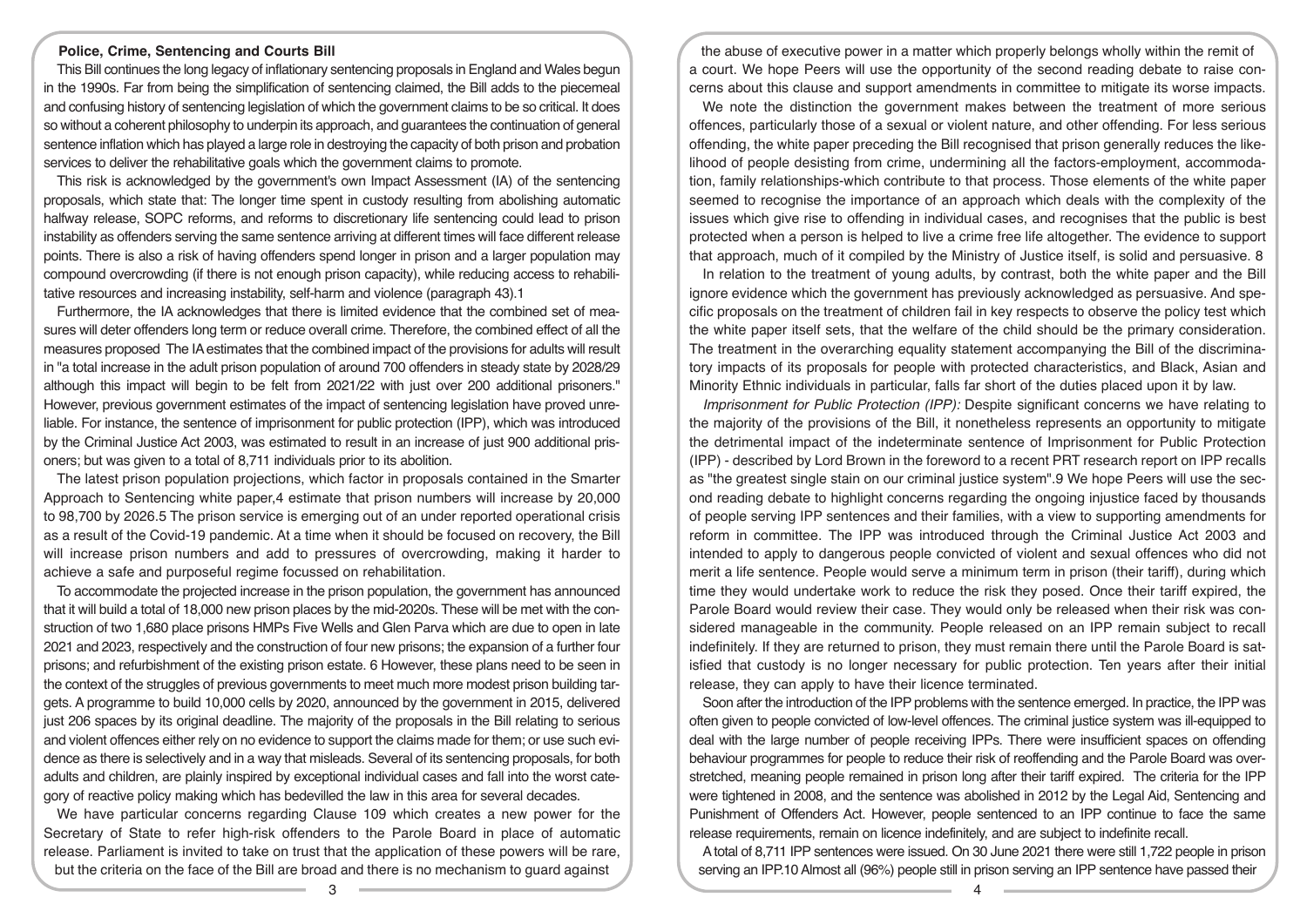tariff expiry date-the minimum period they must spend in custody and considered necessary to serve as punishment for the offence. 269 people are still in prison despite being given a tariff of less than two years-most of these (207 people) are still in prison over a decade after their original tariff expired.11

There remains a growing problem of IPP recall. On 30 June 2021 there were 1,332 people back in prison having previously been released - an increase of 213% in the past six years.12 Those recalled must again convince the Parole Board that they are safe to be re-released. Recalled IPP prisoners who were re-released between July 2019 and June 2020 had spent on average 18 and a quarter months in prison post-recall."

PRT's research report on IPP recalls found that IPP prisoners' life chances and mental health were both fundamentally damaged by the uniquely unjust sentence they are serving. Arrangements for their support in the community after release did not match the depth of the challenge they faced in rebuilding their lives outside prison. Risk management plans drawn up before release all too often turned out to be unrealistic or inadequately supported after release, leading to recall sometimes within a few weeks of leaving prison, and for some people on multiple occasions. The process of recall also generated strong perceptions of unfairness.

### **Transform Justice -Swipe Right to Plead Guilty**

Does it matter where and how someone pleads guilty or not guilty to a crime? The government is proposing that defendants should have the "option" to plead guilty or not guilty online ie on a computer or mobile phone. They are reviving a proposal first put forward in the 2017 Prisons and Courts Bill and abandoned due to the election that year. (We have published a briefing on this and other criminal justice proposals in this new Judicial Review and Courts Bill). The online plea proposal assumes that entering a plea is a purely administrative hearing – that people know if they are guilty or not. But, in fact, deciding whether someone is guilty of a crime can be very complicated. Is the charge the right one? Has all the evidence been disclosed? Does the defendant have a viable defence? Is the prosecution in the public interest? Does the defendant understand what credit they would get if they pleaded guilty? What sanction and criminal record might the defendant get if they plead guilty? All these questions may need to be discussed before the defendant enters their plea, preferably with their lawyer but, if unrepresented, with the court staff and judge. The government is proposing that the plea should merely be a tick in an online form, with the box ticked by a lawyer for more serious cases.

Transform Justice have a number of concerns about online pleas: The opportunity to challenge the charge may be lost or delayed. We don't have a US plea bargaining system, but defence will often seek to get the CPS to change the charge – on the basis of the evidence. Revisions to charges prompt more guilty pleas and make for a more efficient system. But if pleas go online this conversation between defence/defendant and prosecution may never happen. This may leads to court delays and to miscarriages of justice where unrepresented defendants accept an inappropriate charge with a higher tariff.

Will unrepresented defendants have any idea what to plead? Transform Justice's research on unrepresented defendants in the courtroom suggested many don't understand the nuances. They sometimes plead guilty when they have a viable defence, or not guilty when the evidence against them is overwhelming. In the courtroom they won't get legal advice but they will get guidance from human beings – the legal advisor, the prosecutor and the bench. Documents published with the bill imply that only those accused of non-imprisonable offences will be able to enter a plea unrepresented, but the bill itself seems to allow unrepresented defendants to plead to any crime online.

Children will be allowed to make online pleas, as long as their parent or guardian is aware. But all children who are charged with crimes are vulnerable and recent evidence suggests that they are particularly susceptible to pleading guilty when they are innocent or when they have a viable defence. They need expert legal advice before entering a plea, and their lawyer needs to discuss the case with the YOT and the prosecution. The Youth Court is the best venue for discussion prior to the plea hearing.

If pleas are entered online, disabled defendants may suffer discrimination – partly through not being identified, partly through lacking reasonable adjustments. The majority of those charged with criminal offences are not currently screened/assessed for health or mental health conditions. Yet many of defendants will have hidden or unidentified disabilities, which may affect their ability to understand and process legal concepts in the absence of reasonable adjustments. There is no provision in the bill for screening by health practitioners and all the onus for identification of these hidden disabilities is put on lawyers. Great though defence lawyers are, this is unrealistic and unreasonable. The plea hearing is a critical moment in any case and is currently an open hearing, accessible to victims, witnesses, the press and the public. Putting pleas online will close down justice. Reading minimal information about a case online is not the same as sitting in court and hearing about it. The financial prospects for the Ministry of Justice are grim and online pleas will save millions. But at what cost to justice?

## **Julie Hambleton Slams Cops After Being Cleared of Lockdown Breach**

Richard Vernalls & Charlotte Paxton, MSN News: A Birmingham pub bombings campaigner has been cleared of breaching lockdown rules - after a rally was held to commemorate the anniversary of the IRA blasts. Julie Hambleton, whose older sister Maxine was killed in the 1974 bombings in the city, wept and embraced her three co-defendants in the dock. She later accused West Midlands Police of trying to 're-traumatise' the families of the bombings. All four had stood trial at Birmingham Magistrates Court, accused of taking part in a gathering outside West Midlands Police HQ on November 21 last year. The event was the 46th anniversary of two devastating IRA bomb blasts in the city, which claimed the lives of 21 people. As leader of the Justice 4 the 21 (J421) group, which has campaigned to bring the perpetrators to justice, Miss Hambleton was part of a motor rally organised to commemorate the day. Miss Hambleton and her co-defendants had denied any wrongdoing at the event, held amid the second national lockdown when gatherings of "more than two people" were banned. The 58-year-old, of Crossway Lane, Kevin Gormley, 53, of Beacon Road, Michael Lutwyche, 54, of Hayes Grove, and John Porter of Corner Way, 59, all in Birmingham, were prosecuted after refusing to pay fixed penalty notices issued by the West Midlands' force. It had been alleged by prosecutors there was a "clear and deliberate" breach of the rules after 15 to 25 protesters, including all four defendants, got out of their vehicles at the end of the rally, outside the force's Birmingham HQ.

But clearing the defendants after a two-day trial, District Judge Shamim Qureshi said the protest had happened against a national backdrop of changing lockdown regulations concluding that "frankly, most of the the country was confused". The judge pointed out the right to protest had been discussed by MPs at the time, with lawmakers told that right still "absolutely" existed. He said the defendants' case had "boiled down" to whether they had acted without "reasonable excuse" as set out in England's national Covid regulations in force at the time. He added that there were "important" points in the case, including the fact protesters "never planned to get out the cars" and the fact demonstrators were only outside Lloyd House for a few minutes, and had been "peaceful".

Judge Qureshi also said he made "no criticism of the decision by the police not to engage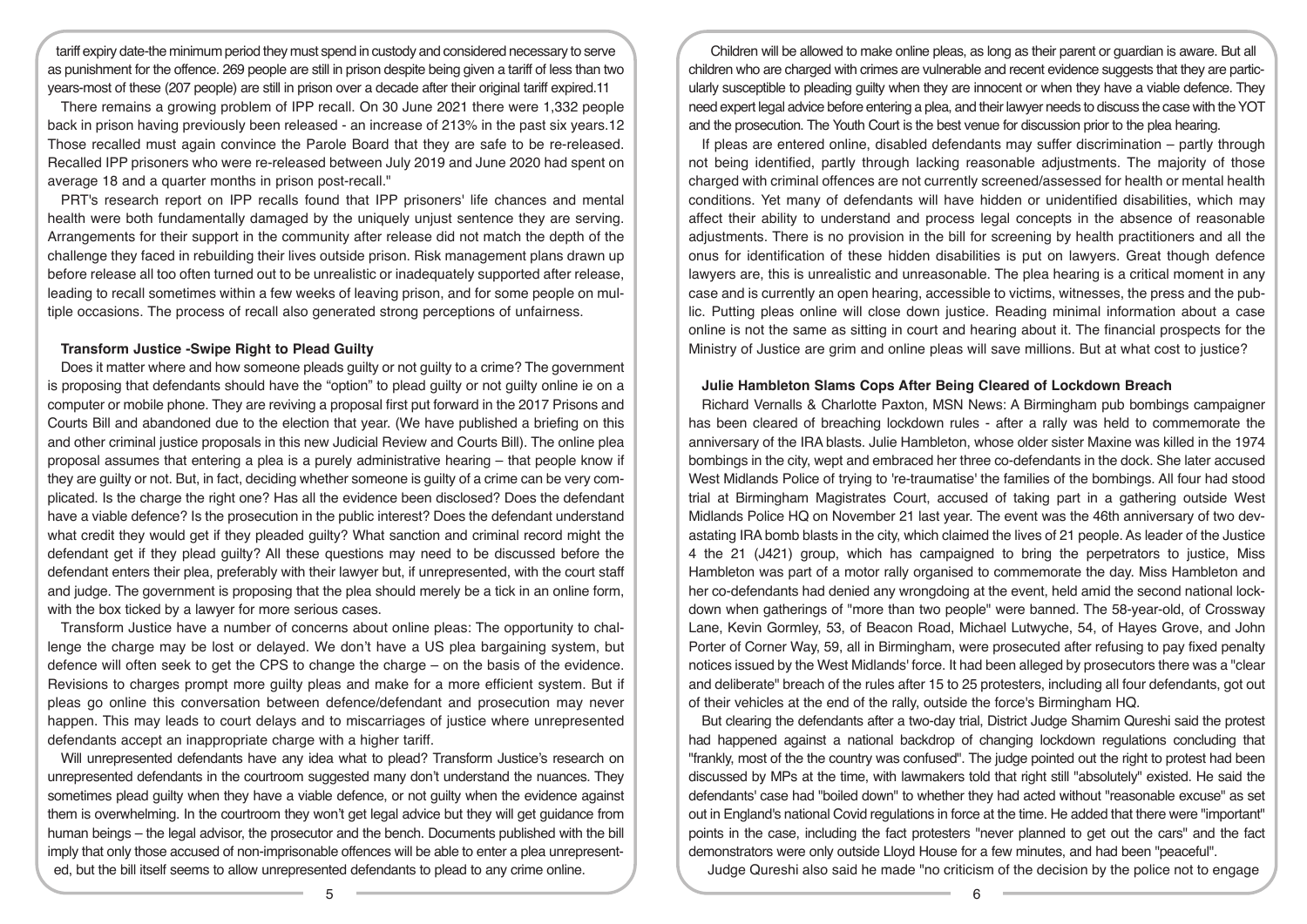with people there", after it emerged officers had not warned any demonstrators outside Lloyd House they faced being fined. The judge added: "Everybody knew it was going to finish, all any conversations would have done was simply drag things out, tempers could have boiled over. The interference with the street by coming out of the cars was minimal. "It was for a few minutes but purposeful; a purpose by Kevin Gormley to act as a marshal and by Julie Hambleton to encourage people to leave and thank them. The court sees nothing wrong in anything the four defendants did and therefore the court considers they fall within the reasonable excuse defence. The four defendants are therefore found not guilty of the offence."

Speaking after the verdicts, Miss Hambleton said she was "relieved that Judge Qureshi, has seen sense, basically". She thanked her legal team for making the group's case " during this traumatic hearing ". The Crown Prosecution Service proceeded with its case after a "careful" review of the facts, the court heard during the trial, and only after the four refused to pay fines issue by West Midlands Police. Miss Hambleton said: "I do wonder if the senior management of West Midlands Police are trying to find as many ways as they can to try and re-traumatise the families of the Birmingham pub bombings. Because that is exactly how it feels and how it looks to many, many people. We did everything right, we behaved, our supporters always behave with dignity and respect out of the memory of our loved ones, which the judge acknowledged. There's never been any trouble yet we are hauled before the courts for quite literally remembering our dead. Today is a great day for - amazingly - justice.

"As John (Porter) rightly pointed out this is the first time we have won something on behalf of Justice for the 21 - but this isn't the justice that we are actually seeking in the long term. However, it is the beginning and hopefully not such a long road until we find the end where truth, iustice and accountability is." On hearing that a fifth person had paid their fine after attending Lloyd House during the rally, the judge asked the CPS lawyer in court to "speak to police and reconsider the fine", adding it would be a "severe injustice" for the penalty to stand, given the acquittals. At one point on the first day of the trial, Judge Qureshi, addressing a West Midlands Police officer giving evidence, had contrasted the force's decision not to fine any of the thousands who attended the city's Canon Hill Park in breach of the Rule of Six in March 2021 with those on trial. He asked: "I'll tell you how it looks... it seems a bit of an easy target so was there any need to prosecute in this case?" Chief Inspector Richard Cox replied: "A decision was made above me that it was appropriate, proportionate and necessary."

# **Lynette White Murder: Cardiff Five Were victims**

*Paul Heaney, BBC News:* Members of the so-called "Cardiff Five" should be "recognised as victims", a senior police officer has said. John Actie, Ronnie Actie, Stephen Miller, Tony Paris and Yusef Abdullahi spent time in prison after being falsely accused of murdering 20-year-old Lynette White in Cardiff in 1988. Former Chief Constable of South Wales Police Matt Jukes said he was "sorry for the effect on their lives". He was speaking on a BBC documentary about the case, A Killing In Tiger Bay. It has been described as as one of the biggest miscarriages of justice in UK legal history. One of the three surviving members of the Cardiff Five, John Actie, thanked Mr Jukes for speaking "brilliantly and truthfully" and said they were "the words we wanted to hear years ago".

Speaking as the chief constable of South Wales, before moving to become an Assistant Commissioner in London, Mr Jukes said there was an "enormous responsibility of transparency" over the case. "I joined the police force in the mid-90s, so it was after a series of miscarriages of justice, of which this case was one. I have to recognise that the Cardiff three and the five originally arrested as victims. It's a time for listening but also a time for acting, a time for the whole of the public sector and the whole of wider society to recognise that racism is still very real in

our communities. The disadvantage experienced through the criminal justice system by black communities is real and present and stands to be addressed... and I know will remain a huge focus for South Wales Police. I'm sorry for the effect the actions that South Wales Police collectively and the criminal justice system had on the Cardiff three, on the five who were arrested,"

Lynette White was found stabbed more than 50 times in a flat in Cardiff docklands on 14 February 1988. Despite detectives stating they were looking for a white suspect, five black and mixed-race men were later arrested and charged with her murder. After 19 interviews by officers, a false confession was obtained from Stephen Miller, Ms White's boyfriend. The first trial of the five men stopped after the judge in the case died during proceedings. After two years in custody, John and Ronnie Actie were cleared by a jury at a second trial. But Stephen Miller, Yusef Abdullahi and Tony Paris were found guilty, sentenced to life, and became known as the Cardiff Three. After a huge campaign, in 1992 the Court of Appeal ruled a gross miscarriage of justice had taken place. Judge Lord Justice Taylor said that short of physical abuse, it was "hard to conceive of a more hostile and intimidatory approach by police officers, during the interview of Stephen Miller".

Under interrogation Stephen Miller admitted to the killing and named others as being responsible. "Why did I accuse innocent men? That's something I have to take to my grave with me," Mr Miller told the documentary. I'm a 22-year-old sitting in a police station, and they put me in this room and they just started flinging things at me - allegation after allegation - I mean it was so intense. I was a sorry soul - I think if they'd said God was in there with me, I'd have said yes. I felt like a prisoner of war. They just took me off the streets, and told me I done this."

The real murderer, Jeffrey Gafoor, was jailed in 2003 thanks to DNA evidence. In 2011 police officers involved in the original, flawed investigation were put on trial for alleged corruption. They denied the charges. The £30m case collapsed due to missing paperwork which was said to have been shredded, although it was found just weeks after the trial ended. Ronnie Actie was found dead in 2007 and friends said he struggled to cope after time in prison. Yusef Abdullahi died in 2011. Tony Paris lost his father just weeks before he was freed by the appeal court in 1992. He told the programme: "That's what killed my old man, they took his boy away, said he did something he didn't do, and we know it." Mr Paris said he too was pleased that a senior police officer was now describing him and the four others as victims. "It's important, 30 years down the line, because although we've had apologies before, now the whole world can see we are innocent and we are victims,"

Police officers involved in the original investigation declined to take part in the programme. Mr Jukes said the "question of accountability" in this case lay with "the organisation and its senior leadership". "It is of course important to say that there were lots of other people tragically affected by this case - individuals who were involved in the investigation, individuals who were witnesses. "The organisation, its professionalism, its candour is different now than it was. "I think every age has its own challenges, and our expectations now about the way we conduct ourselves and our investigations are not only so very different but they're also exposed to so much more scrutiny. "It's a real cause of sadness that Lynette's name gets used as shorthand for this case and it's easy to forget that a young woman's life was lost."

Responding to Mr Jukes' comments, John Actie said: "I really appreciate that Matt Jukes has said these things... I'd like to say thank you very much." Mr Actie said that he hoped the documentary would show people in the UK and across the world "exactly what went down" and highlight the wide-ranging, long-term effects on those involved. "This is something where we can go 'look - sit up and watch it' and you judge yourself. "The truth is important - the truth will set your free - and freedom is priceless. You can't buy your freedom."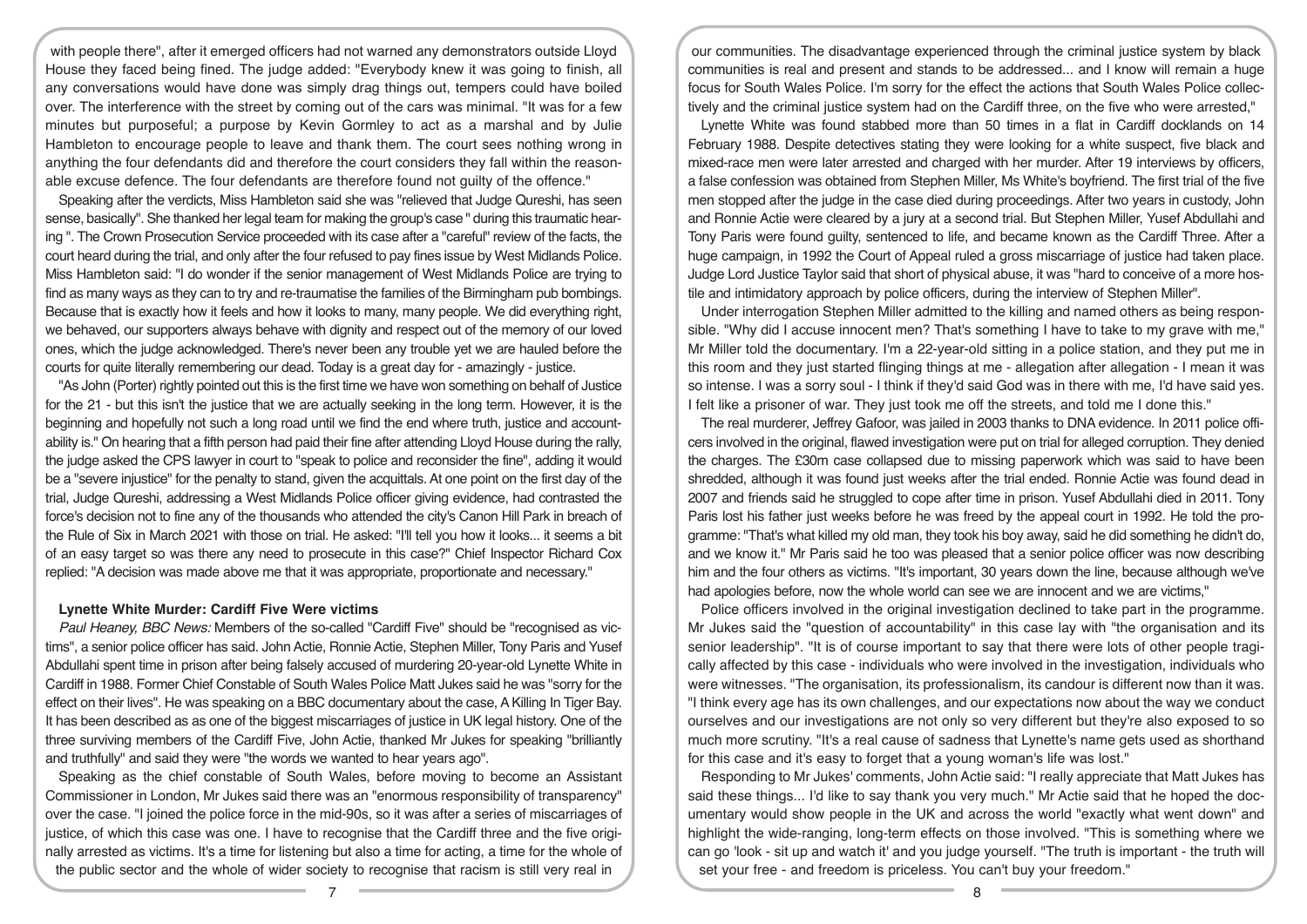#### **Open Letter to Boris Johnson - Sack Cressida Dick Immediately**

We write to you as a group of concerned individuals seeking urgent and long-overdue reform of policing, the police complaints system and, in particular, the Metropolitan Police Service (MPS). Our stories and individual experiences are very different, but we have all been victims of the incompetence and malpractice which pervades the leadership of the MPS. This included racial discrimination, systemic corruption and the reckless and unjustified harassment of innocent people. After decades of equivocation and inertia, we are calling for immediate and decisive action from your administration. We have - reluctantly - become public figures as a result of our experiences, but we are determined to use our voice to push for reform. This is the only way to restore confidence in our capital's police service and to ensure that these injustices cannot be repeated.

First, there must be accountability. Ager decades of investigation and numerous independent, judge-led inquiries, the scale and exact nature of the failures within the Metropolitan Police Service have become a matter of public record. Yet, not a single individual has been held accountable for this catalogue of errors. Dame Cressida Dick, who has presided over a culture of incompetence and cover-up, must not have her contract extended and must be properly investigated for her conduct, along with her predecessors and those in her inner circle, who she appointed and who have questions to answer. She should be replaced by an appointee from outside London via a truly independent and transparent process.

Second, there must be an oversight. A system that allows the police to set the parameters of the inquiries into their own misconduct, as was and is the case after Operation Midland, is self-evidently broken. The Independent Office for Police Conduct (IOPC), which is supposed to oversee complaints against the police, is demonstrably unfit for purpose as it is currently structured. A functional governance system must be established, led by a credible and legally-trained individual, and they must be given the powers to investigate and hold the police services to account; the IOPC must themselves be properly accountable to the Home Secretary with an independent oversight mechanism.

Lastly, we would like to request an urgent meeting with yourself and the Home Secretary to discuss these matters and ensure that meaningful reform is delivered within a reasonable timeframe. We share a collective concern that the leadership of the Metropolitan Police Service will continue to act as though they are above the law and that the general public do not have a viable means of recourse. We are confident that these issues can be addressed through a constructive dialogue. As Prime Minister, you have the opportunity to begin the process of change, an improvement which will restore trust in our police services.

Signed: Alastair Morgan, Baroness Lawrence, Paul Gambaccini, Michael McManus, Nick Bramall, Harvey Proctor, and Lady Brittan

# **"Behaviour Courses Make Little Difference to Reoffending Rate"**

Inside Time: Offending behaviour courses offered in prisons make little difference to participants' chances of reoffending after release, an analysis has concluded. Researchers at Oxford and York universities examined the results of large-scale experimental studies from around the world which compared the reoffending rates of prisoners who participated in courses and those who did not. Pooling the results of the studies, the researchers found that courses led to a reduction in reoffending which was too small to be statistically significant. They said: "We report modest effects, at best, for psychological interventions delivered in prison." Findings of the analysis, which the researchers claimed was the first of its kind, were published in August in the prestigious journal Lancet Psychiatry, in a paper titled "Effectiveness of psychological interventions in prison to

reduce recidivism: a systematic review and meta-analysis of randomised controlled trials".

Some previous research has found that prisoners who take courses are significantly less likely to reoffend. However, the authors of the Lancet paper dismissed most previous studies because they involved too few prisoners or were not randomised controlled trials. Although they started off by locating 6,345 previous studies, only 14 were judged reliable enough for inclusion in the final analysis. The authors wrote: "Widely implemented psychological interventions for people in prison to reduce offending after release need improvement. Publication bias and small-study effects appear to have overestimated the reported modest effects of such interventions, which were no longer present when only larger studies were included in analyses." Whilst the authors conducted an international search for relevant published studies, the majority of the most robust research was from US or Canada.

In England and Wales there are 21 accredited programmes approved by the Correctional Services Accreditation and Advice Panel for use in prisons. In some cases, programmes have been approved for use by the Panel before trials were carried out discover their impact on reoffending rates. Around 5,000 prisoners a year complete offending behaviour programmes, and Parole Board decisions on whether or not to release indeterminate-sentenced prisoners are often based heavily on whether or not they have "demonstrated a reduction in risk" by completing programmes.

## **Death of 18 Year Old Charlie Todd at HMP Durham Was Misadventure**

An inquest has concluded that the death of 18 year old Charlie Todd was misadventure, and that he did not intend to take his life. Charlie was found unresponsive on 2 September 2019 at HMP Durham. The inquest heard he was being held in the Care and Separation Unit (segregation) at the time of his death and had been transferred there just 6 hours before he was found having ligatured. Charlie had been remanded to HMP Durham in April 2019, and was awaiting sentence for burglary and motoring offences. He was also awaiting trial for a wounding matter (section 18). After his death the latter charges were dropped against others accused. Had he simply been sentenced for the outstanding offences, his sentence would have been between one to two years' custody, possibly suspended.

On reception at HMP Durham, Charlie disclosed that he had self-harmed in the months before his arrival and had a history of depression. He was also prescribed antidepressants. However, he reported no current thoughts of suicide or self-harm, and did not at that time wish to be referred to the mental health team. Prison staff told the inquest they had no concerns about Charlie's mental health, and that he presented as 'smiley' and 'happy', including in the days prior to his death. Prisoners are assigned key workers who are meant to see them weekly and get to know them. Charlie had a good relationship with his key worker, but had not seen him in seven weeks. Charlie was not being monitored for suicide or self-harm risk (under an ACCT) at the time of death.

On 2 September, Charlie was taken to the segregation unit for a disciplinary hearing regarding possession of illicit substances. He told the adjudication hearing he was holding the drugs for other prisoners, not himself, and would like to be moved to another wing. However, he pleaded guilty and was punished with loss of earnings and privileges, and five days of cellular confinement in the segregation unit. Being segregated is known to increase a prisoner's risk of suicide and self-harm, and prison policy states a healthcare professional must screen people within two hours of being segregated to assess their suitability and risk. On 2 September, the nurse did not undertake the required face to face assessment but made an assessment based on her previous knowledge of Charlie, because she said she did not believe he was at risk. She told the inquest this was "a mistake".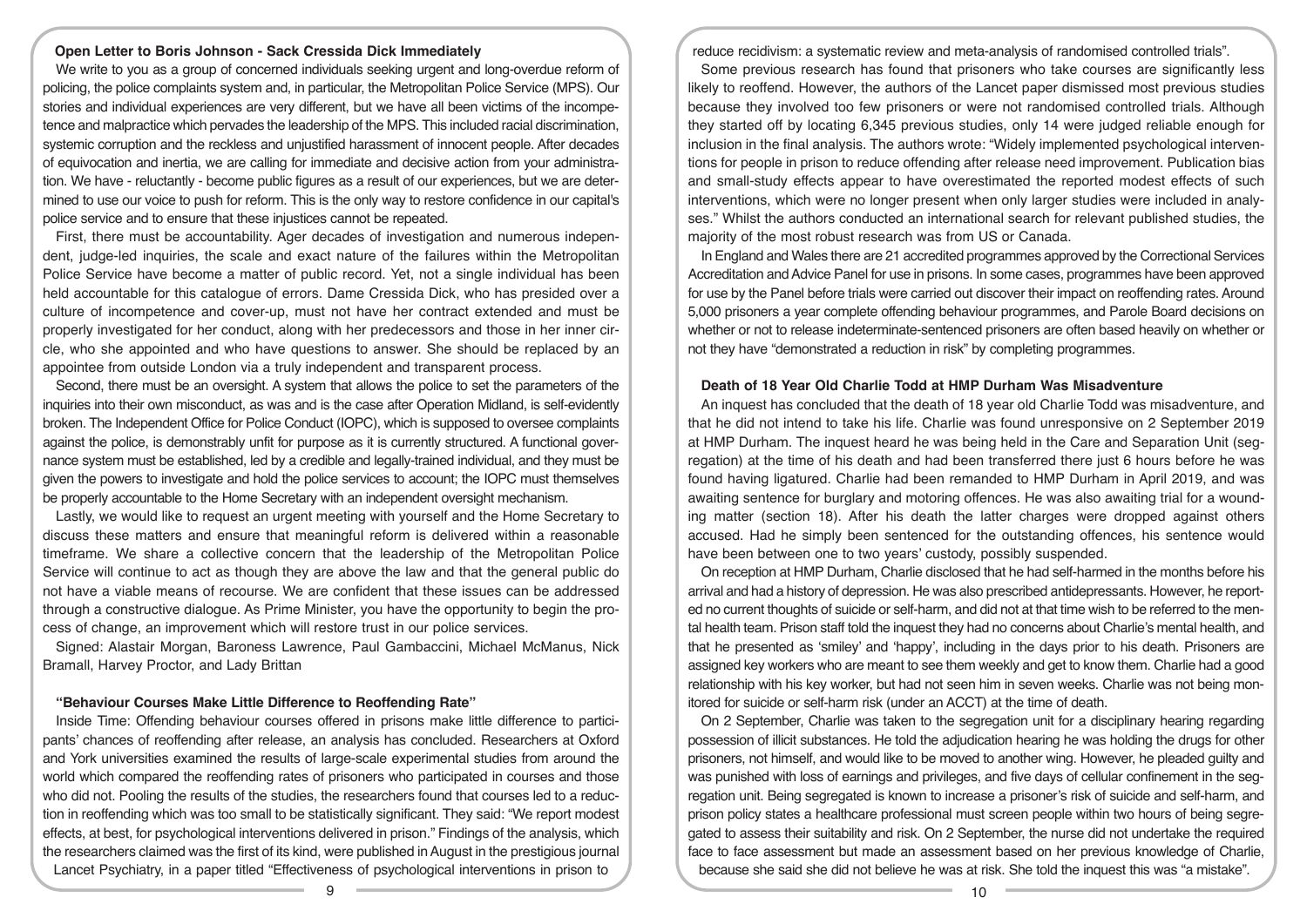Prison officers told the inquest that the segregation unit should have four staff, but often only had two or three and would loan staff from other wings. One said that "on a day to day basis, no one [was] in charge", with senior officers only occasionally coming to the unit. Officers were required to check on people in segregation at least hourly, but told the inquest that in practice this didn't always happen due to staffing levels. Having arrived in segregation at 10am, Charlie was last seen by prison staff at 2.22pm as part of a roll check. Staff did not check him again until 4.05pm when they found him hanging from a ligature point. Attempts to resuscitate were unsuccessful.

The inquest heard some evidence of an apparent belief among prisoners at Durham that the way out of segregation was to self-harm to get back to the wing. The inquest also heard suggestions from Charlie's brother that he himself had done this in another prison, after a lengthy period of segregation, and was subsequently moved – an example that Charlie was apparently aware of.

 Since 2015 there have been 42 deaths of men at HMP Durham, of which 17 were reported by the prison to be self-inflicted. The most recent prison inspection in September 2018, a year before Charlie's death, found issues with safety and a lack of action on recommendations following previous self-inflicted deaths. The coroner is considering making a report to prevent future deaths, but has asked for further information from the prison on various aspects around checks on prisoners and emergency codes when seeking an ambulance response.

# **Misconduct in Public Office – ECtHR Reviews Foreseeability of Common Law Offence**

*Joanna Curtis, UK Human Rigts Blog:* On 6 July 2021 the European Court of Human Rights (ECtHR) published its judgment in the case of Norman v UK (Application no. 41387/17). The case concerned Mr Robert Norman, an officer at Belmarsh prison, who in 2015 was convicted of misconduct in public office for passing a variety of information to a tabloid journalist in exchange for money. The ECtHR found that, in Mr Norman's case, the offence itself did not constitute a breach of Article 7 ECHR (no punishment without law): Mr Norman's conduct was sufficiently serious for it to have been foreseeable that it would constitute a criminal offence. The ECtHR also found that the newspaper's disclosure of Mr Norman's activities to the police, and his subsequent prosecution and conviction, did not breach his rights under Article 10 ECtHR (freedom of expression).

On around 40 occasions between 2006 and 2011 Mr Norman passed information about Belmarsh prison to the journalist Stephen Moyes, in exchange for payments totalling £10,684. The information covered a variety of topics and led to numerous articles in the Daily Mirror and the News of the World. Examples include: the suspension of the prison chaplain for inappropriate behaviour with other prisoners; violent prisoners being transferred to open prisons as a result of overcrowding at Belmarsh; and the transfer to the prison of what was believed to be Jamie Bulger's killer, John Venables. Mr Norman requested that a number of the payments be made by way of cheque made out to his son.

In 2011, in the wake of the press phone hacking scandal, the police launched a criminal investigation known as Operation Elveden into allegations of inappropriate payments by journalists to public officials. As part of this investigation, Mirror Group Newspapers ("MGN") provided details to the police of Mr Norman's information-sharing activities and payments. Mr Norman was subsequently tried and convicted of misconduct in public office and sentenced to 20 months' imprisonment. Mr Norman's appeal was dismissed in the Court of Appeal (R v Norman ([2016] EWCA Crim 1564) and he was refused permission to appeal to the Supreme Court. Article 7 of the European Convention on Human Rights reads: No one shall be held guilty of any criminal offence on account of any act or omission which did not constitute a criminal offence under national or international law at the time when it was committed. [...] It is implied under Article 7 that the law in question be foreseeable:

an individual should be able to know from the wording of the law, if need be with appropriate legal advice, what acts and omissions will make him criminally liable. The leading modern case defining the offence of misconduct in public office is the Court of Appeal's decision in Attorney General's Reference (No 3 of 2003) ([2004] EWCA Crim 868). This was the leading case at the time when Mr Norman carried out his offences. In that case, the Court of Appeal set out the elements of the offence as follows: (1) a public officer acting as such …; (2) wilfully neglects to perform his duty and/or wilfully misconducts himself …; (3) to such a degree as to amount to an abuse of the public's trust in the office holder …; (4) without reasonable excuse or justification. Mr Norman's application under Article 7 ECHR relied on the third element of the offence, the "seriousness test". In Attorney General's Reference (No 3 of 2003) the Court of Appeal set out the following factors to be considered in relation to the seriousness test: (a) that the threshold is a high one; (b) the motive with which a public officer acts; (c) the consequences of that action; and (d) that the misconduct must be of such a degree so as to be calculated to injure the public interest (paragraphs 56-59 of Attorney General's Reference).

After Mr Norman's conviction the Court of Appeal decided a further key case on misconduct in public office: R v Chapman and others ([2015] EWCA Crim 539). In that case, the Court of Appeal expressly stated (by way of example) that a public officer holder's receipt of payment in exchange for information would constitute harm to the public interest (paragraph 36 of R v Chapman). Mr Norman argued, however, that the seriousness test remained too vague as to be lawful. Mr Norman said that at the time he passed information to Mr Moyes, the specific guidance given in R v Chapman had not been foreseeable and he could not have foreseen that he would be subject to criminal prosecution. He relied on comments made by the Law Commission in 2016, which said that: The lack of comprehensive guidance as to what makes misconduct "serious" … is particularly difficult in terms of making decisions as to where the line should be drawn between disciplinary and criminal proceedings. Law Commission's Consultation Paper No. 229 of 5 September 2016 (Reforming Misconduct in Public Office) and the seriousness threshold – that the offence amounts to an 'abuse of the public's trust' – is highly subjective and difficult to apply. This has led to concern that the offence is being pursued in some circumstances that are not sufficiently blameworthy so as to justify criminal consequences.

Law Commission's final report and recommendations on Misconduct in public office, published on 4 December 2020. The ECtHR held that, on the facts of Mr Norman's case, Article 7 ECHR was not breached. It said that the guidance in Attorney General's Reference (No 3 of 2003) was sufficient for the applicant to have foreseen that his conduct could constitute a criminal offence. It said the fact that Mr Norman was paid for the information he provided pertained to his motive for acting. It said that his attempt to conceal the payments, by asking for some of the cheques to be made out to his son, showed that he was well aware that what he was doing was wrong and that the receipt of money might play a role in any subsequent investigation into misconduct. According to the domestic courts, Mr Norman's leaks, and their scale, had led to serious consequences including the demonisation of prisoners, suspicion falling on innocent members of staff, general enmity and mistrust within the prison, and the undermining of public confidence in the prison service. The ECtHR said those conclusions were neither unforeseeable nor surprising. It said that although the Law Commission's final report notes concern over the application of the seriousness threshold, the ECtHR did not consider Mr Norman's case to be sufficiently borderline so as to render his prosecution and conviction unforeseeable. There was no breach of Article 7.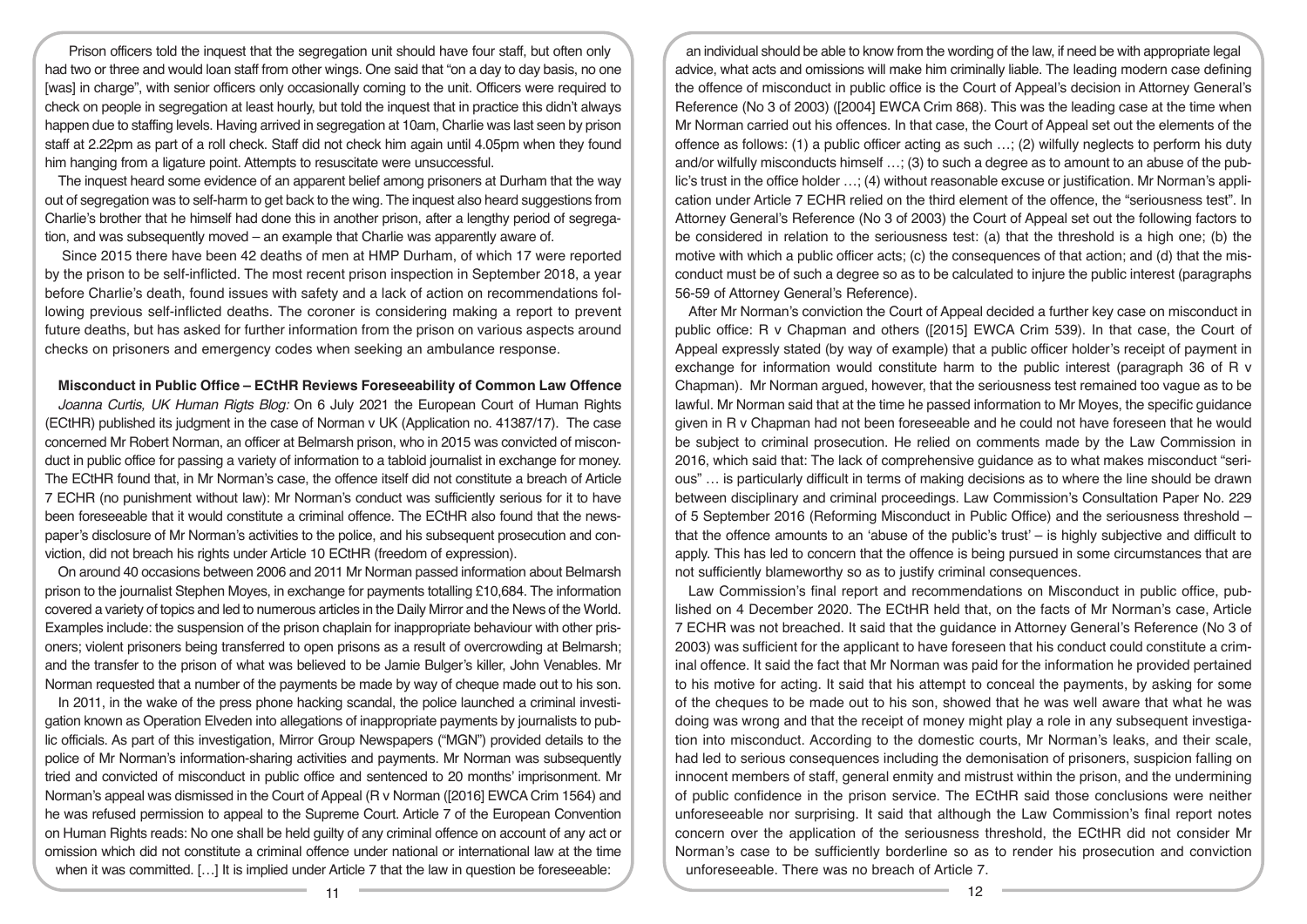Article 10 (freedom of expression) Mr Norman argued that (a) the disclosure of his name by MGN to the police, and (b) his prosecution and conviction, breached his rights under Article 10 ECHR to freely provide information to the press. The ECtHR declared the first of these grounds inadmissible because disclosure by MGN could not be attributed to the UK state. Although MGN's likely motive was the avoidance of prosecution at the corporate level, such a motive did not mean that the police had put undue pressure on MGN to make the disclosure.

Regarding Mr Norman's prosecution and conviction the ECtHR found, as it had in relation to Mr Norman's Article 7 application, that the offence of misconduct in public office was sufficiently prescribed by law and was sufficiently clear and foreseeable in the circumstances of Mr Norman's case. Applying Article 10, the ECtHR found that Mr Norman's prosecution and conviction pursued legitimate aims (including the protection of the reputation or rights of others and the prevention of the disclosure of information received in confidence) and were necessary in a democratic society. The ECtHR dismissed Mr Norman's argument that his disclosures had been in the public interest. The UK courts had found no public interest in the majority of that information, nor had they found Mr Norman to have been primarily motivated by public interest concerns. He had not attempted to disclose the information via official channels or via his trade union, as he might have done had the public interest been his sole concern. The trial judge had noted that Mr Norman was motivated by money and by a strong dislike of the prison governor. Conversely, there was a strong public interest in prosecuting Mr Norman due to the scale of his breach of duty, the harm he had caused, and the fact that he did it knowingly. There was therefore no breach of Article 10.

Commentary: Some will say that the ECtHR's judgment will have a chilling effect on free speech in the UK. The concern is that individuals working in public office will be less likely to provide information to journalists, and that this will ultimately damage press freedom. It is clear that Article 10 protects journalists from being compelled by the state to disclose their sources (see ECtHR's Article 10 Guidance Note). But Mr Norman's case is the first time that the ECtHR has considered the applicability of Article 10 to individual sources where a newspaper voluntarily discloses the source's identity. On this question the ECtHR's judgment is clear: Article 10 offers no protection in this circumstance. The risk therefore persists that media corporations may disclose their sources to avoid potential liability for systemic malpractice at a corporate or senior level.

A key factor in Mr Norman's case was the fact that he received payments for the information he provided. It is by no means uncommon for journalists to make payments to their sources, and some would argue that such payments are necessary in order to facilitate access to information. However, given the Court of Appeal's comments in R v Chapman and the weight given by the domestic courts, and now by the ECtHR, to the payments received by Mr Norman, the position appears to be that any payment received by a public official in exchange for information is likely to constitute criminal conduct. This is in line with the zero-tolerance approach under bribery law, so is perhaps unsurprising. Other factors of note in Mr Norman's case are that (a) he provided a variety of information on a range of topics, and (b) he was said to have mixed motives for providing that information. Although Mr Norman was found to be motivated by money and by dislike of the prison governor, the trial judge did acknowledge that he had genuine concerns about the manner in which the prison was run and that this was a motivating factor. Regarding the information itself, the courts held that in the majority of what Mr Norman disclosed there was no public interest. This implies, however, that it was in the public interest to know some of the information.

Currently the consideration of public interest seems to fall primarily within limb (d) of the factors set out in Attorney General's Reference (No 3 of 2003) (reasonable excuse or justification). In its

proposals for reforming the offence, the Law Commission advocates introducing a specific defence of public interest, with the burden of proof on the defendant on the balance of probabilities (Final report dated 4 December 2020, paragraph 5.99-5.131) The Law Commission suggests that the test be: (a) whether it was in the public interest for the information disclosed to be known by the recipient; and (b) whether the manner of the disclosure was in the public interest (i.e., could the public official have used any alternative channels). But even this proposal does not provide much real clarity. Two issues arise from the facts of Mr Norman's case, which remain unanswered:

Firstly, it is conceivable that it could be in the public interest to know that there are widespread systemic problems in a public service, even if it is not necessarily in the public interest to be informed of each instance in isolation. It is not clear what weight should be given to a cumulative public interest in information disclosed in a piecemeal way. Secondly, during a course of conduct spanning several years, at what point does the conduct become foreseeably criminal? It seems that we must expect public office holders to (a) be able to discern what information a jury is likely to consider is "in the public interest" and what is not, (b) identify whether the public interest in making the disclosure outweighs any harm that may be caused, and (c) be willing to disclose information for no motive other than the public interest. Society places a degree of trust in its public officials, and arguably it is the responsibility of any official to make a careful assessment before breaching that trust. But even if Mr Norman had had the benefit of legal advice when making some or all of his disclosures, could that really have provided sufficient foreseeability as to whether the public interest was being served?

At a glance, the decision in Norman v UK might be taken as the ECtHR giving the green light to the offence of misconduct in public office in its current form and it is possible that any process for reform may be delayed. However, the decision in Norman is only that on the facts of that case is Article 7 not offended. As the ECtHR said: The Court does not exclude that there may be cases in which, given their specific facts, prosecution and conviction for misconduct in public office were arguably not foreseeable. Isn't this tantamount to a conclusion that the offence is in fact not compliant with Article 7 or Article 10?

# **Death of Chronically Ill Prisoner at HMP Addiewell Could Have Been Avoided**

A sheriff has determined that the death of a prisoner in Scotland's only privately-run prison could potentially have been avoided were it not for defects in the prison's then-current system of working. John Smith died as a result of heart and lung disease on 20 April 2019 in his cell in HMP Addiewell. It was known to the prison service that he suffered from a number of conditions including severe chronic obstructive pulmonary disease and he had returned to the prison from hospital the day before his death. The deceased was imprisoned in HMP Addiewell after being convicted of historic lewd, indecent, and libidinous practices and behaviour in January 2019. Prior to trial he had been diagnosed as having severe chronic obstructive pulmonary disease, a low BMI, prostate cancer, and hyperinflated lungs consistent with COPD. It was prognosed by the examining doctor that his chances of surviving the next 4 years were approximately 18%.

It was noted by the sheriff that Sodexo, the operator of HMP Addiewell under contract to the Scottish Ministers, implemented its own policies in relation to the operation of the prison. On admission to prison in March 2019 it was recorded in the prison's records that the deceased suspected asthma, COPD, dependence on a wheelchair, low vision with cataracts, impaired hearing, prostate cancer, poor mobility, and frailty, and he was placed on the prison's suicide prevention policy until 22 March 2019.